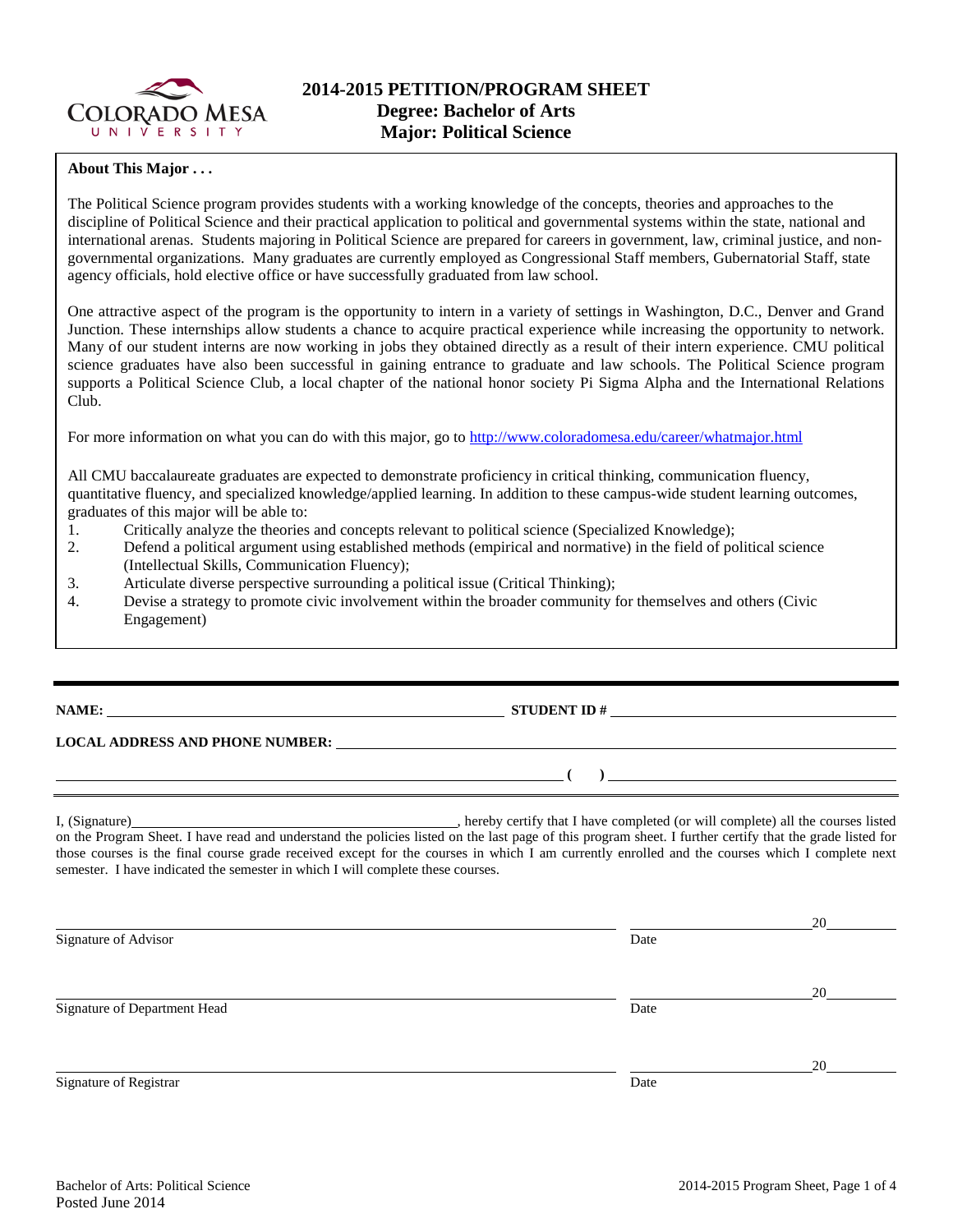#### **Students should work closely with a faculty advisor when selecting and scheduling courses prior to registration.**

Degree Requirements:

- 120 semester hours total (Students must complete a minimum of 30 of the last 60 hours of credit at CMU, with at least 15 semester hours in major discipline courses numbered 300 or higher).
- 40 upper division credits (A minimum of 15 taken at the 300-400 course levels within the major at CMU).
- 2.00 cumulative GPA or higher in all CMU coursework
- 2.00 cumulative GPA or higher in coursework toward the major content area
- Pre-collegiate courses (usually numbered below 100) cannot be used for graduation.
- When filling out the program sheet a course can be used only once.
- A student must follow the CMU graduation requirements either from 1) the program sheet for the major in effect at the time the student officially declares a major; or 2) a program sheet for the major approved for a year subsequent to the year during which the student officially declares the major and is approved for the student by the department head. Because a program may have requirements specific to the degree, the student should check with the faculty advisor for additional criteria. It is the student's responsibility to be aware of, and follow, all requirements for the degree being pursued. Any exceptions or substitutions must be approved by the student's faculty advisor and Department Head.
- See the "Undergraduate Graduation Requirements" in the catalog for additional graduation information.

**GENERAL EDUCATION REQUIREMENTS** (31 semester hours) See the current catalog for a list of courses that fulfill the requirements below. If a course is on the general education list of options and a requirement for your major, you must use it to fulfill the major requirement and make a different selection within the general education requirement.

| Course No Title                                                                                                                                                                                                  | Sem.hrs Grade Term/Trns                                                 | <b>POLS</b> 490 | Senior Seminar: Political<br>Science                                                                                                                                                                                                 | 3                      |  |
|------------------------------------------------------------------------------------------------------------------------------------------------------------------------------------------------------------------|-------------------------------------------------------------------------|-----------------|--------------------------------------------------------------------------------------------------------------------------------------------------------------------------------------------------------------------------------------|------------------------|--|
| <b>English</b> (6 semester hours, must receive a grade of "C" or better and<br>must be completed by the time the student has 60 semester hours.)<br>ENGL 111 English Composition<br>ENGL 112 English Composition | $\frac{3}{3}$                                                           |                 | <b>Political Science/Public Administration Electives</b> (12 Semester<br>Hours) Select from Electives list on pg 3.                                                                                                                  |                        |  |
| of "C" or better, must be completed by the time the student has 60<br>semester hours.)                                                                                                                           | <b>Math:</b> MATH 110 or higher (3 semester hours, must receive a grade |                 | <b>Restricted Electives</b> (6 semester hours,) selected from the following<br>political science related Courses listed on pg 3.                                                                                                     |                        |  |
| <b>Humanities</b> (3 semester hours)                                                                                                                                                                             |                                                                         |                 | <u> 1999 - 1999 - Andrea Marian, Amerikaansk filozof (d. 1999)</u>                                                                                                                                                                   |                        |  |
| Social and Behavioral Sciences (6 semester hours)                                                                                                                                                                |                                                                         | requirement.    | Language Requirements (6 semester hours) Two consecutive classes<br>in the same foreign language. FLAS $114 \& 115$ will NOT fulfill this                                                                                            |                        |  |
| <b>Natural Sciences</b> (7 semester hours, one course must include a lab)                                                                                                                                        | <u> 1981 - Johann Stoff, fransk politik (d. 1982)</u>                   | be needed.)     | <b>Additional General Electives</b> (All college level courses appearing on<br>your final transcript, not listed above that will bring your total semester<br>hours to 120 hours.) (23 semester hours; 1 hours of upper division may |                        |  |
| <b>History</b> (3 semester hours)<br><b>HIST</b>                                                                                                                                                                 | <u> 1999 - Johann Harrison, mars eta espainia</u>                       | Course No Title |                                                                                                                                                                                                                                      | Sem.hrs Grade Term/Trn |  |
| <b>Fine Arts</b> (3 semester hours)                                                                                                                                                                              |                                                                         |                 | <u> 1980 - Jan Alexander de American (h. 1980).</u><br>1900 - Johann Barnett, fransk politik (h. 1900).<br><u> 1981 - Johann Marie Marie (f. 1982)</u>                                                                               |                        |  |
|                                                                                                                                                                                                                  |                                                                         |                 | <u>ang pangangang pangangang pangangang pangangang pangangang pangangang pang</u>                                                                                                                                                    |                        |  |

|                       | <b>OTHER LOWER DIVISION REQUIREMENTS (6 semester hours)</b>                                    |  |
|-----------------------|------------------------------------------------------------------------------------------------|--|
| approved DANC course. | Kinesiology (3 semester hours)<br>Students must take KINE 100, plus two 100-level KINA/HPWE or |  |
| $KINA$ 1              | KINE 100 Health and Wellness<br>KINA $1 \_$                                                    |  |

Course No Title Sem.hrs Grade Term/Trns

**Applied Studies** (3 semester hours)

#### **POLITICAL SCIENCE MAJOR REQUIREMENTS**

(60 semester hours) Must pass all courses with a grade of "C" or higher.

\_\_\_\_\_\_ \_\_\_\_ \_\_\_\_\_\_\_\_\_\_\_\_\_\_\_\_\_\_\_\_\_\_\_\_ \_\_\_\_ \_\_\_\_\_ \_\_\_\_\_\_\_\_

|                 | <b>Political Science Core</b> (36 semester hours) |   |  |
|-----------------|---------------------------------------------------|---|--|
| <b>POLS</b> 101 | American Government                               | 3 |  |
| <b>POLS 201</b> | Introduction to Politics                          | 3 |  |
| POLS 236        | State and Local Government                        | 3 |  |
| POLS 261        | <b>Comparative Politics</b>                       | 3 |  |
| <b>POLS</b> 324 | The Legislative Process                           | 3 |  |
| POLS 325        | The American Presidency                           | 3 |  |
| <b>POLS 342</b> | Public Administration                             | 3 |  |
| <b>POLS</b> 351 | Political Behavior                                | 3 |  |
| <b>POLS 370</b> | World Politics                                    | 3 |  |
| POLS 412        | Constitutional Law                                | 3 |  |
| <b>POLS</b> 452 | Political Theory: Classical/                      |   |  |
|                 | Medieval                                          | 3 |  |
| OR              |                                                   |   |  |
| <b>POLS</b> 453 | Political Theory: Modern                          | 3 |  |
| <b>POLS 490</b> | Senior Seminar: Political                         |   |  |
|                 | Science                                           | 3 |  |
|                 |                                                   |   |  |

| Course No Title |  |  | Sem.hrs Grade Term/Trns |
|-----------------|--|--|-------------------------|
|                 |  |  |                         |
|                 |  |  |                         |
|                 |  |  |                         |
|                 |  |  |                         |
|                 |  |  |                         |
|                 |  |  |                         |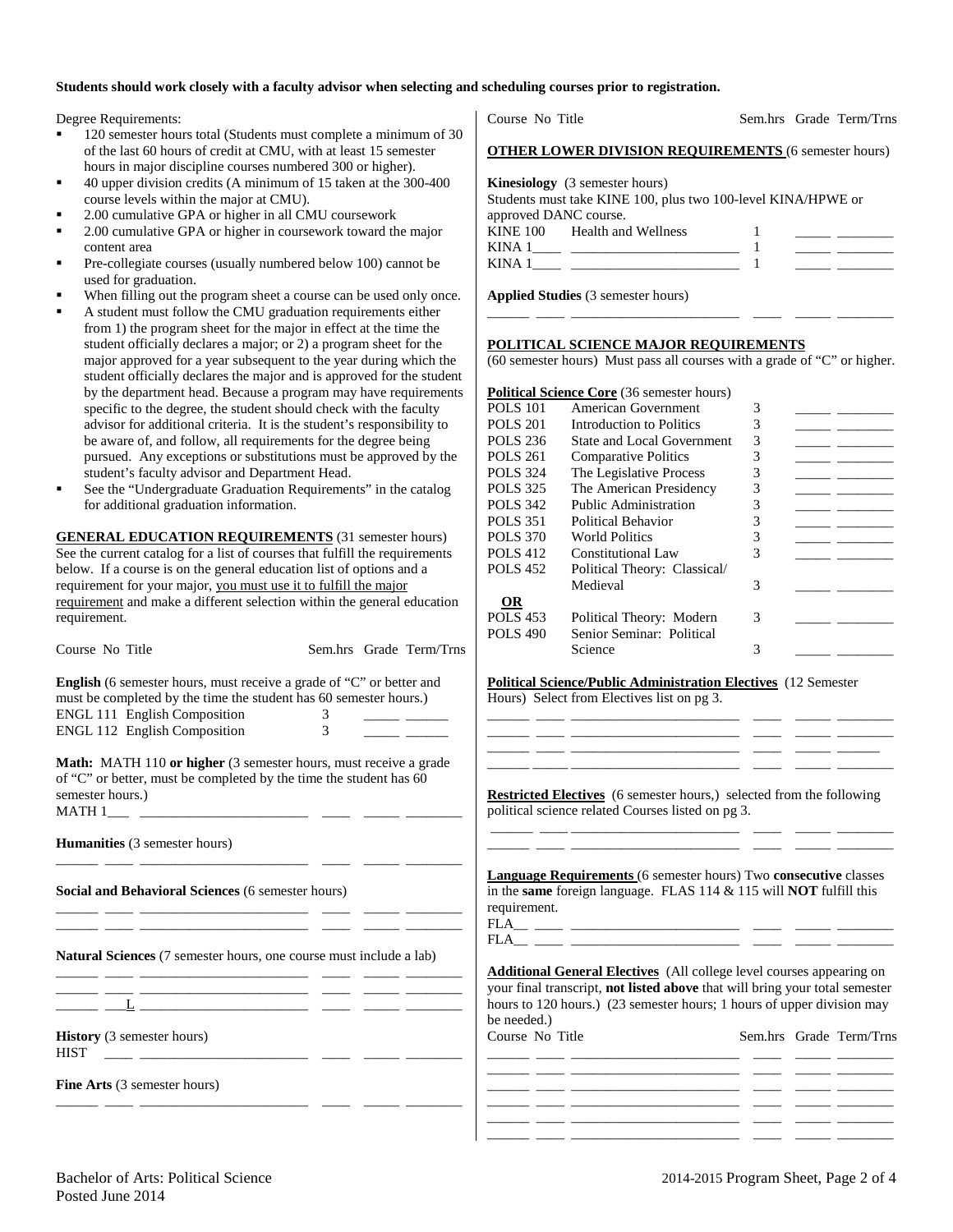| Course No Title |  | Sem.hrs Grade Term/Trns   Course No Title |  |  |  | Sem.hrs Grade Term/Trns |
|-----------------|--|-------------------------------------------|--|--|--|-------------------------|
|                 |  |                                           |  |  |  |                         |
|                 |  |                                           |  |  |  |                         |
|                 |  |                                           |  |  |  |                         |
|                 |  |                                           |  |  |  |                         |

## **POLITICAL SCIENCE/PUBLIC ADMIN. ELECTIVES:**

POLS 328 The American Court System (3) POLS 352 Religion and Politics (3) POLS 365 European Government and Politics (3) POLS 396 Topics (1-3) POLS 452 Political Theory: Classical and Medieval (3) **OR** 453 (if not used in core) Political Theory: Modern (3) POLS 475 American Foreign and National Security Policy (3)

#### **RESTRICTED ELECTIVES:**

STAT 215: Statistics for the Social and Behavioral Sciences (4) SOCI 303: Sociological Research Methods(3) HIST 347 Global America: 1970-2000 (3) HIST 410 Environmental History of the United States (3) SOCO 300 Political Sociology (3)

POLS 488 Environmental Politics and Policy (3) POLS 499 Internship (1-15) only a maximum of three internship credit hours count toward POLS elective credit in the major PADM 314 Public Organization Theory (3) PADM 315 Public Management (3) PADM 442 Public Budgeting (3) PADM 446 Public Personnel Management (3)

SOCO 305 Environmental Sociology (3) SOCO 312 Social Movements (3) SOCO 314 Population (3) PHIL 352 Ethics (3)